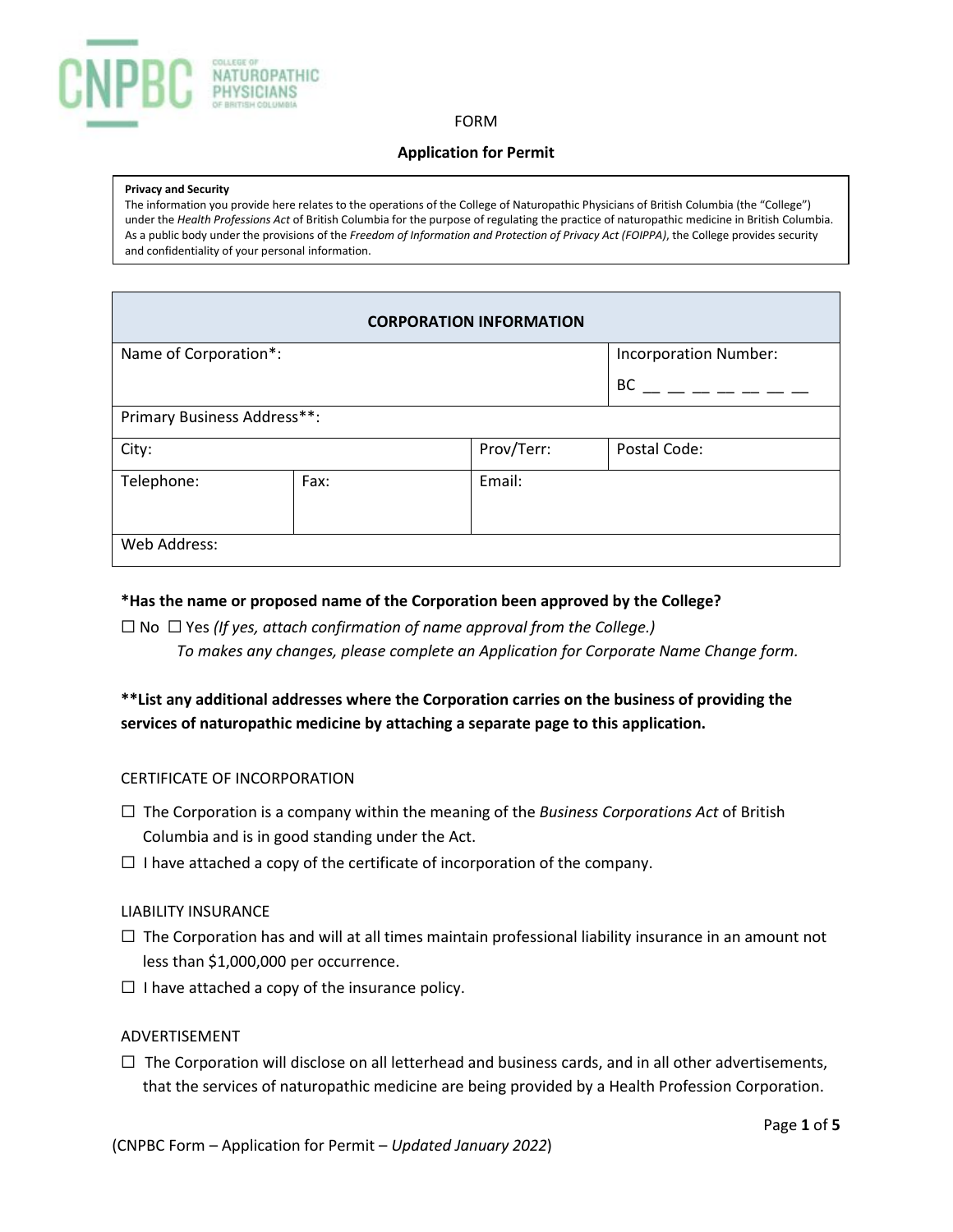|                         |                                                                                        |  | <b>APPLICANT INFORMATION</b> |                                     |
|-------------------------|----------------------------------------------------------------------------------------|--|------------------------------|-------------------------------------|
| Given name(s):          |                                                                                        |  |                              | <b>CNPBC Licence / Registration</b> |
| Surname:                |                                                                                        |  |                              | Number:<br>$0 \quad 0$              |
| Class of Registration:  | $\Box$ Full (Practising)<br>$\Box$ Non-Practising<br>$\Box$ Former<br>$\Box$ Temporary |  |                              |                                     |
| <b>Mailing Address:</b> |                                                                                        |  |                              |                                     |
| City:                   |                                                                                        |  | Prov/Terr:                   | Postal Code:                        |
| Telephone:              | Fax:                                                                                   |  | Email:                       |                                     |

# REGISTRATION WITH THE COLLEGE OF NATUROPATHIC PHYSICIANS OF BRITISH COLUMBIA

- ☐ I am registered in good standing with the College of Naturopathic Physicians of British Columbia.
- $\Box$  All persons performing the services on behalf of the Corporation are registrants of the College or, if permitted by the Bylaws, an employee of the Corporation under the supervision of a registrant of the College of Naturopathic Physicians of British Columbia.
- ☐ All registrant employees of the Corporation are registered in good standing with the College of Naturopathic Physicians of British Columbia.

If applicable, please list the names and registration numbers of all registrant employees of the Corporation:

| <b>REGISTRANTS</b> | <b>CNPBC LICENCE / REGISTRATION NUMBER</b> |
|--------------------|--------------------------------------------|
|                    |                                            |
|                    |                                            |
|                    |                                            |
|                    |                                            |
|                    |                                            |
|                    |                                            |
|                    |                                            |
|                    |                                            |
|                    |                                            |
|                    |                                            |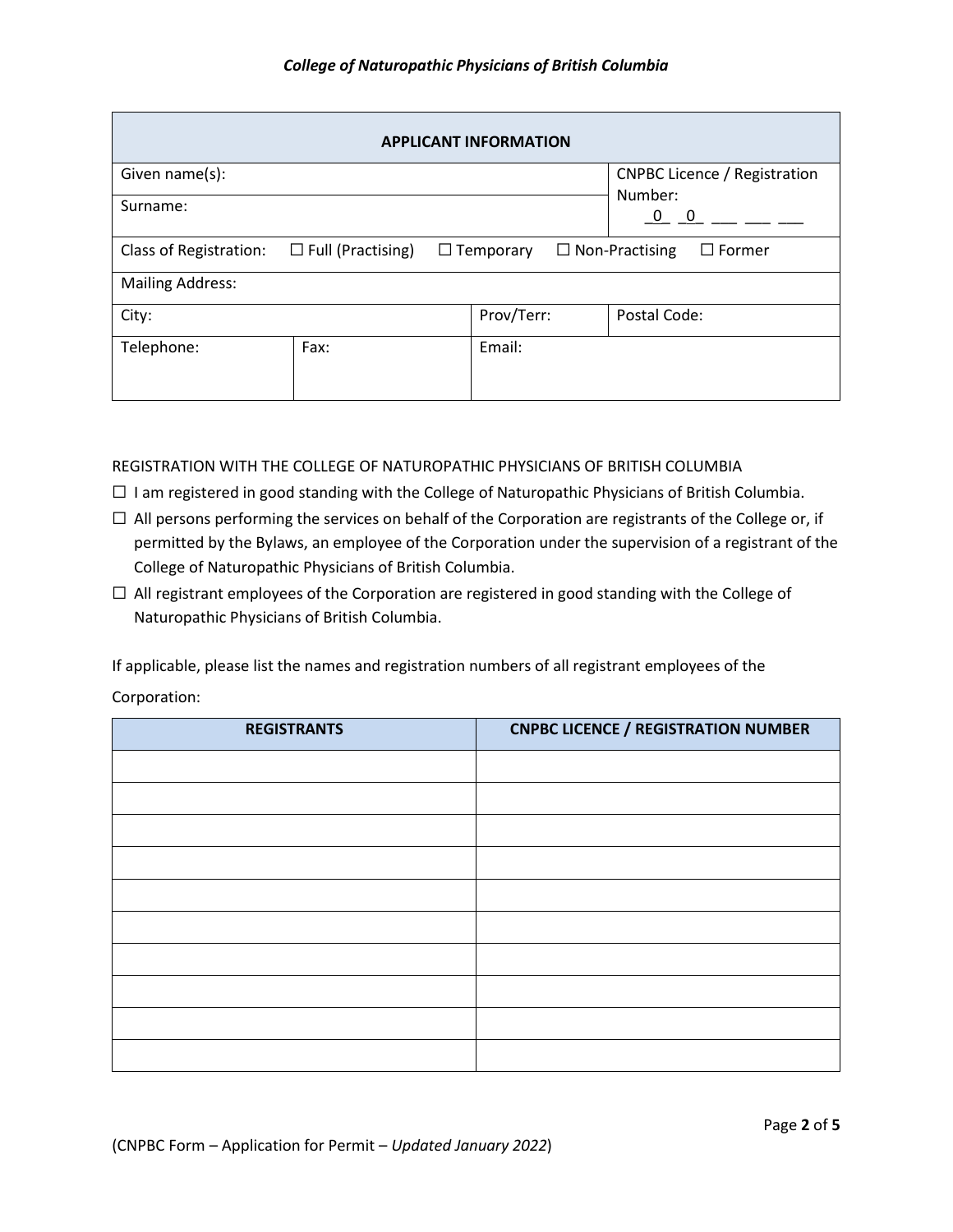# VOTING SHARES

 $\Box$  All voting shares of the Corporation are legally and beneficially owned by myself and/or other registrants in good standing of the College of Naturopathic Physicians of British Columbia.

Please list the names, addresses, and registration numbers of all voting shareholders of the Corporation:

| <b>NAME</b> | <b>ADDRESS</b> | <b>CNPBC LICENCE /</b><br><b>REGISTRATION NUMBER</b> |
|-------------|----------------|------------------------------------------------------|
|             |                |                                                      |
|             |                |                                                      |
|             |                |                                                      |
|             |                |                                                      |
|             |                |                                                      |

# NON-VOTING SHARES

All non-voting shares of the Corporation are legally and beneficially owned by persons:

- ☐ Who are registrants of the College of Naturopathic Physicians of British Columbia; *And/Or*
- ☐ Who are the spouse, children, parents, siblings or other relatives of a shareholding registrant of the College of Naturopathic Physicians of British Columbia; *And/Or*
- $\Box$  Who reside with a shareholding registrant of the College of Naturopathic Physicians of British Columbia.

Please list the names of all non-voting shareholders, their relationship, and where they reside:

| <b>NAME</b> | <b>RELATIONSHIP</b> | <b>RESIDENCE</b> |
|-------------|---------------------|------------------|
|             |                     |                  |
|             |                     |                  |
|             |                     |                  |
|             |                     |                  |
|             |                     |                  |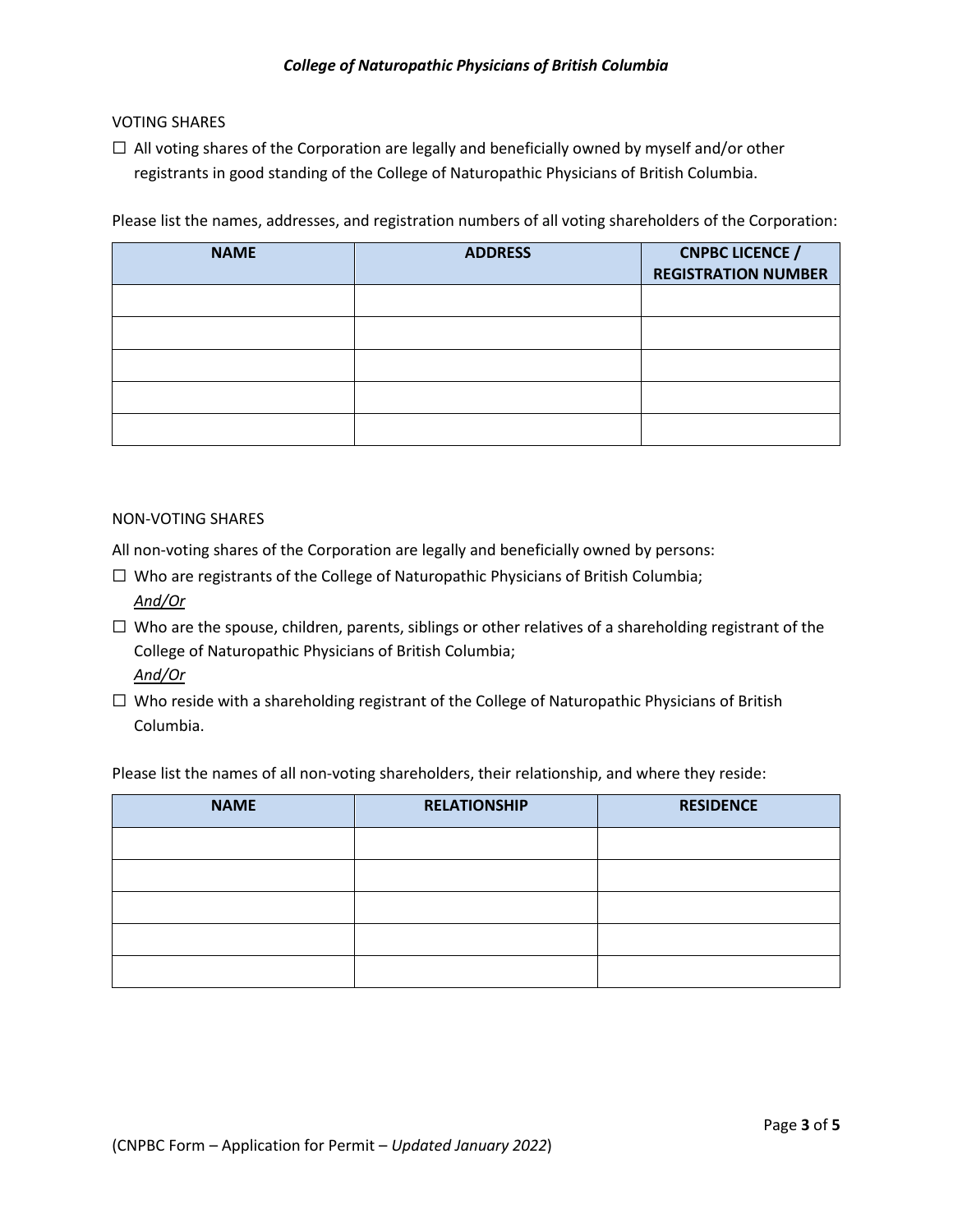# DIRECTORS OF THE CORPORATION

 $\Box$  All directors of the Corporation are registrants in good standing of the College of Naturopathic Physicians of British Columbia.

Please list the directors of the Corporation, their position if any, and their registration number:

| <b>NAME</b> | <b>POSITION</b> | <b>CNPBC LICENCE /</b><br><b>REGISTRATION NUMBER</b> |
|-------------|-----------------|------------------------------------------------------|
|             |                 |                                                      |
|             |                 |                                                      |
|             |                 |                                                      |
|             |                 |                                                      |
|             |                 |                                                      |

# PAYMENT OF FEES

 $\Box$  I have completed page 5 of this form to pay the \$263 application fee to the College of Naturopathic Physicians of British Columbia.

# **APPLICANT ATTESTATION (required):**

I hereby make application subject to the *Health Professions Act* of British Columbia, and the regulations and bylaws of the College of Naturopathic Physicians of British Columbia, as a health profession corporation, to carry on the business of providing naturopathic medical services to the public and declare the following:

| I have read, understand, and will remain at all times in compliance with the Health          | $\square$ Yes |
|----------------------------------------------------------------------------------------------|---------------|
| Professions Act, the Business Corporations Act, and the regulations and bylaws of the        | $\Box$ No     |
| College                                                                                      |               |
| The Corporation complies in all respects with the Health Professions Act of British Columbia | $\Box$ Yes    |
| and the regulations and bylaws of the College.                                               | $\square$ No  |
| I do not know of any reason, condition, or circumstance why I should not be granted a        | $\Box$ Yes    |
| Health Profession Corporation permit.                                                        | $\Box$ No     |
| I will advise the College of any changes to the information provided in this form, including | $\Box$ Yes    |
| the supporting documents.                                                                    | $\Box$ No     |
| I certify that the information contained in this form is true, complete, and accurate to the | $\Box$ Yes    |
| best of my knowledge.                                                                        | $\Box$ No     |

*Applicant's Signature Date Applied (yyyy/mm/dd) Date Approved(yyyy/mm/dd)*